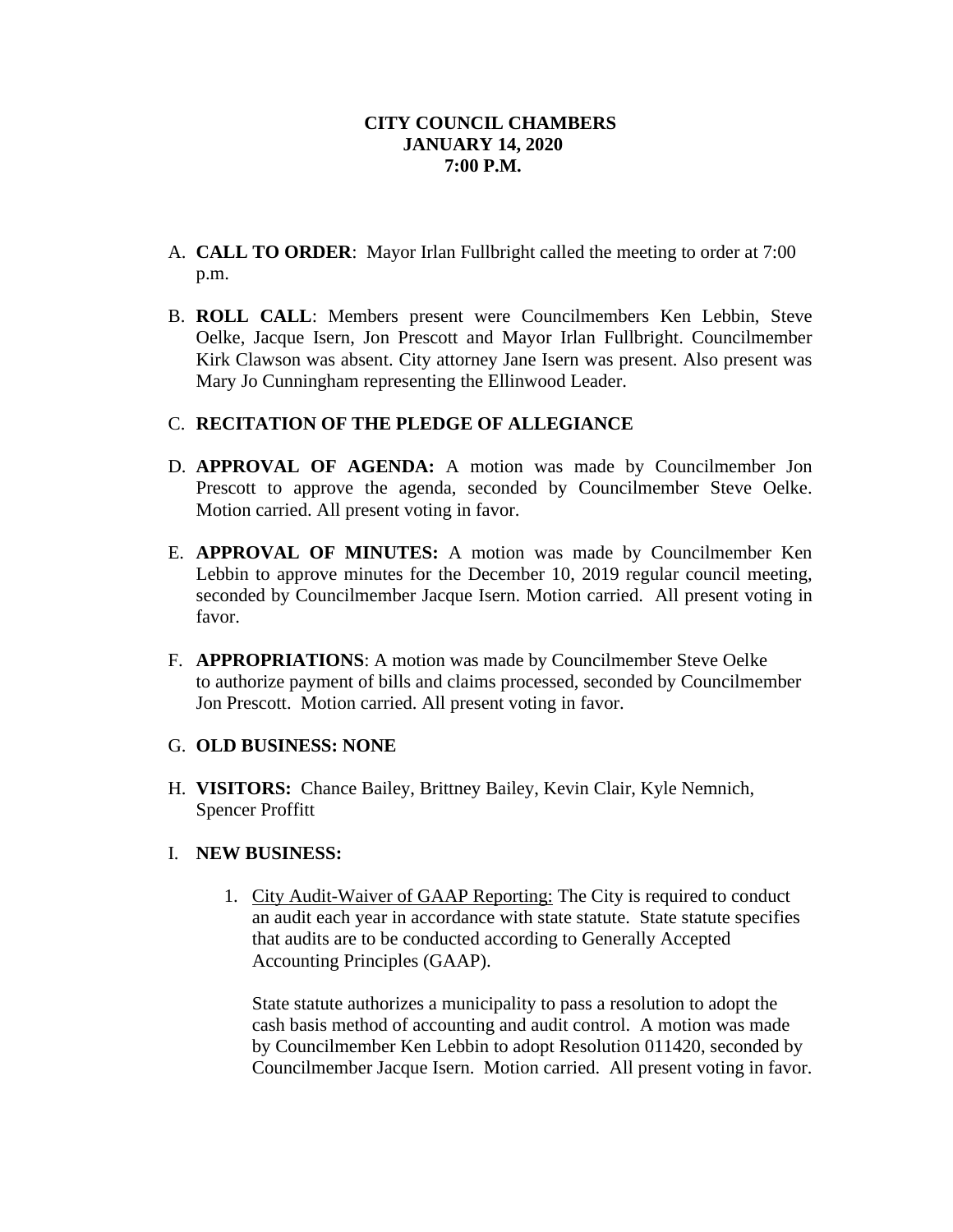2. 10<sup>th</sup> Street Curb and Gutter Bids: Presented to council for review were 2 bids received for the  $10<sup>th</sup>$  Street Curb and Gutter project. The bid opening was on January 9, 2020 at 3:00 pm. and the bids received were as follows:

| Concrete Service Co Inc. | \$21,307 |
|--------------------------|----------|
| Suchy Construction, Inc. | \$23,528 |

Staff explained that Joel Krosschell with EBH & Associates had reviewed the bids received and found a mistake on the bid from Suchy Construction. The adjusted bid amount is reflected above. A motion was made by Councilmember Steve Oelke to approve the low bid from Concrete Service Co Inc. in the amount of \$21,307, seconded by Councilmember Jon Prescott. Motion carried. All present voting in favor.

- 3. Pohlman Addition Storm Sewer Project: Presented to council for review were design drawings for the storm sewer project which were completed by Joel Krosschell, engineer with EBH & Associates. Staff explained the project design will need to be approved and then upon approval, quotes for the needed material can be obtained to be approved at a future meeting. Upon closer review of the project, staff is suggesting extending the pipe north and east 500 feet to allow direct discharge into the slough. After some discussion, Councilmember Jon Prescott made the motion to request EBH & Associates to do additional design work to extend the pipe north and east to allow direct discharge into the slough, seconded by Councilmember Ken Lebbin. Motion carried. All present voting in favor.
- 4. Police Vehicle Bids: Presented to council were quotes to replace the police department 2012 Dodge Charger. Staff explained this vehicle has required substantial maintenance to keep it in operation. He explained funds were allocated in the 2020 police department budget to purchase a new unit. Staff explained the vehicle can now be ordered with lights and sirens installed and are covered under factory warranty. Staff's recommendation is to purchase another Ford Explorer. Quotes received were as follows:

| Marmie Ford Inc.- Great Bend – 2020 Ford Explorer | \$40,834 |          |
|---------------------------------------------------|----------|----------|
| Midway Motors – McPherson - 2020 Ford Explorer    |          | \$40,580 |

A motion was made by Councilmember Jon Prescott to approve the quote from Marmie Ford Inc. for a 2020 Ford Explorer for \$40,834, seconded by Councilmember Steve Oelke. Motion carried. All present voting in favor.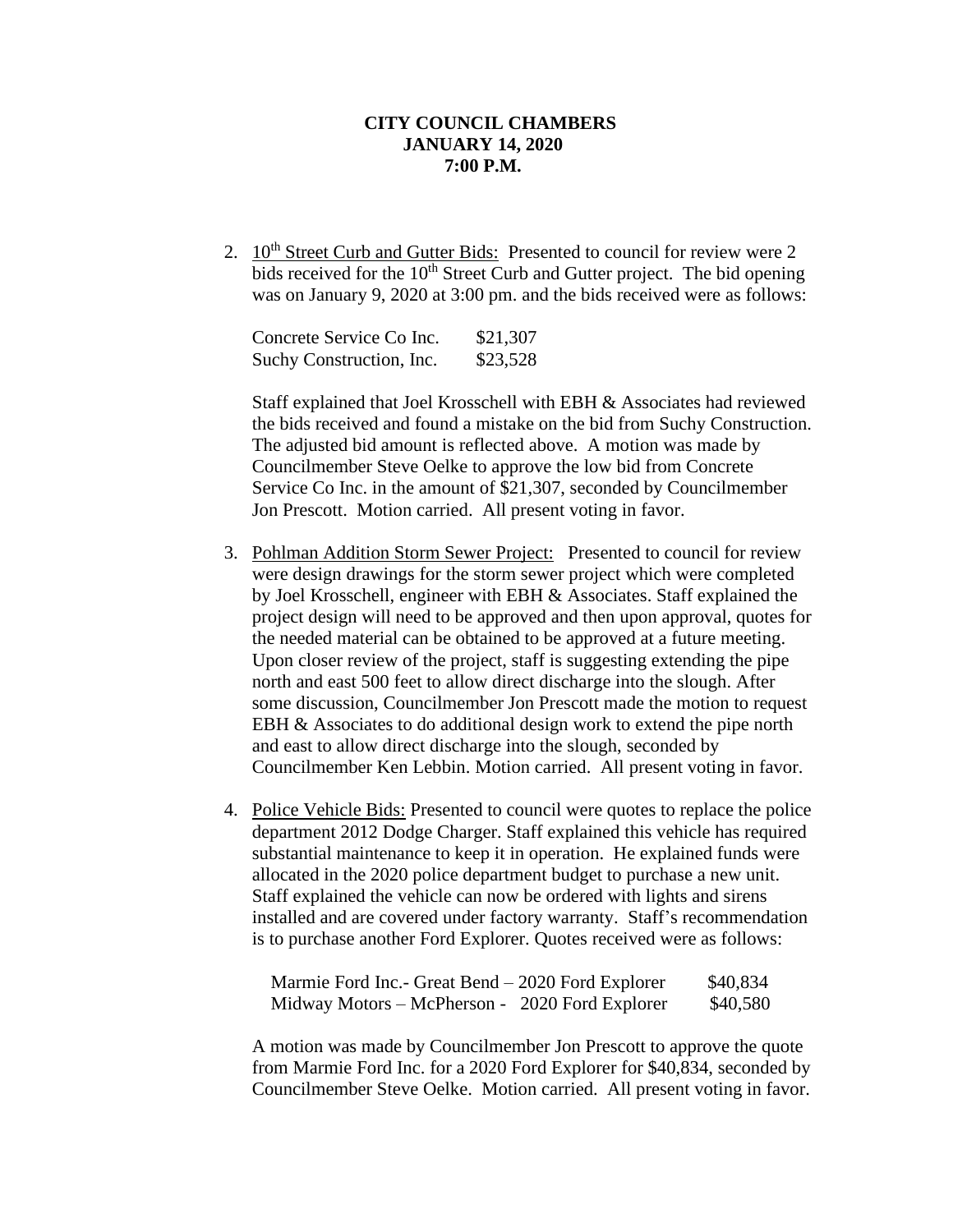5. Executive Session for Discussion of Property Acquisition for a utility easement: An executive session was requested for discussion of the acquisition of real property for a utility easement. A motion was made by Councilmember Ken Lebbin to recess into executive session pursuant to KSA 75-4319 (b) (6) for the purpose of discussion of the acquisition of real property for a utility easement. Executive session will be for ten (10) minutes beginning at 7:35 p.m. until 7:45 p.m. and council will reconvene in the council chambers at that time. Persons to remain in executive session are the governing body, city administrator, city clerk and city attorney. Motion seconded by Councilmember Jon Prescott. Motion carried. All present voting in favor. The governing body recessed into executive session at 7:35 p.m.

Meeting reconvened at 7:45 pm. No action taken.

6. Utility Easement at 910 N. Kennedy: Presented to council for review was an agreement with the property owner of the property located at 910 N. Kennedy to provide an easement to the City of Ellinwood along the south property line. The easement would allow for the installation of utilities to service this property and any future development to the west.

A motion was made by Councilmember Ken Lebbin to approve the agreement for a permanent utility easement with Kyle and Christy Nemnich and authorize Mayor Irlan Fullbright to execute the agreement and approve a payment of \$1,000 and a waiver of a one-time utility connection fee for electricity, water and sewer at 910 N Kennedy. Motion was seconded by Councilmember Jon Prescott. Motion carried. All present voting in favor.

7. Executive Session for Discussion of Property Acquisition Related to Flood Control: An executive session is requested for discussion of the acquisition of real property relating to the flood control project. A motion was made by Councilmember Ken Lebbin to recess into executive session pursuant to KSA 75-4319(b)(6) for the purpose of discussion of the acquisition of real property related to the flood control project. Executive session will be for twenty (20) minutes beginning at 7:55 p.m. until 8:15 p.m. and council will reconvene in council chambers at that time. Persons to remain in executive session are the governing body, city administrator and city attorney, seconded by Councilmember Steve Oelke. Motion carried. All present voting in favor. The governing body recessed into executive session at 7:55 p.m.